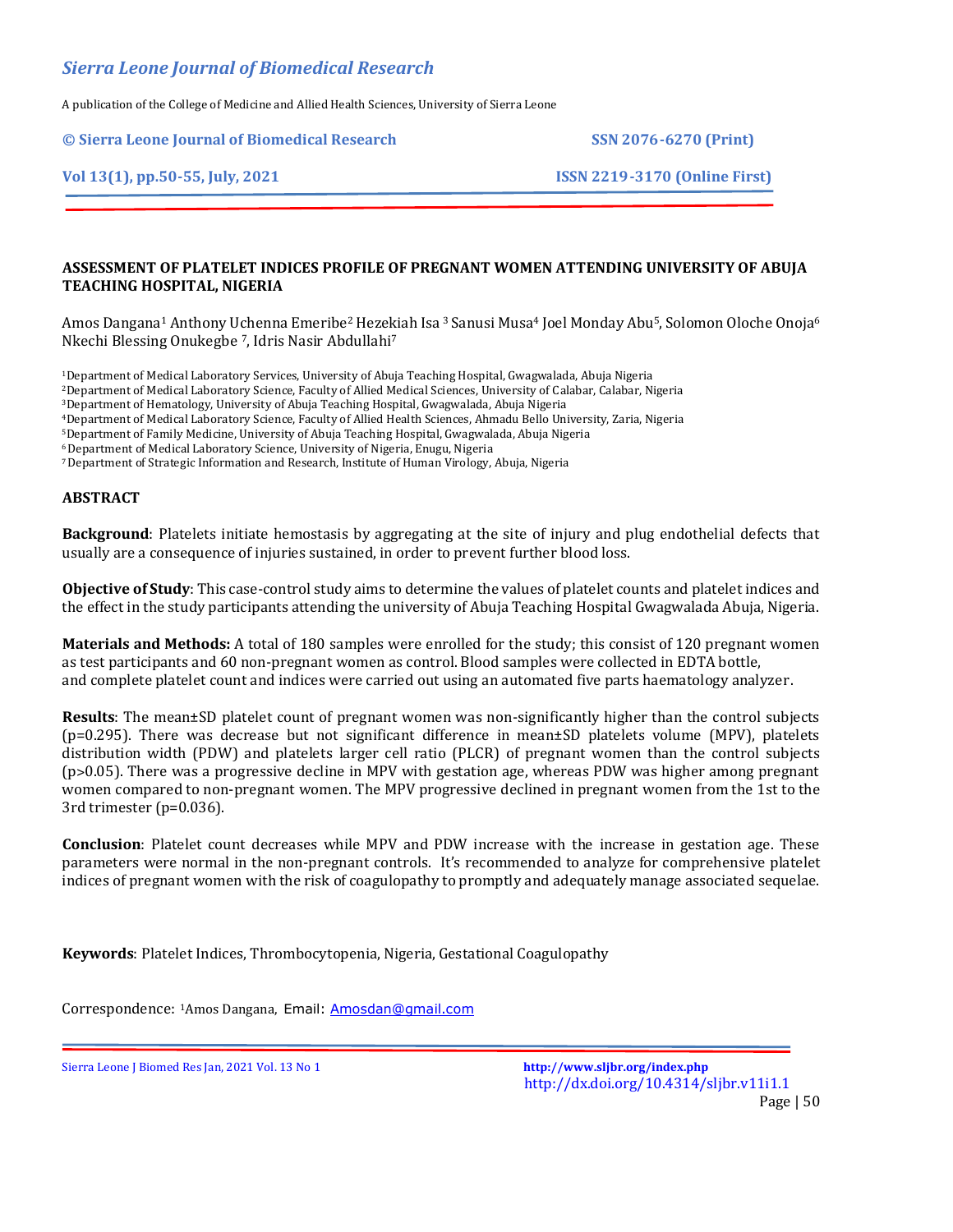**© Sierra Leone Journal of Biomedical Research SSN 2076-6270 (Print)**

#### **Vol 13(1), pp.50-55, July, 2021 ISSN 2219-3170 (Online First)**

# **INTRODUCTION**

Pregnancy is a physiological condition and usually does not affect the general health of a pregnant woman. However, pregnancy results in hormonal, hemodynamic and haematological changes [1]. These physiological changes need to be viewed as typical adaptations determined by nature. Increased total blood volume and hemostatic changes help to combat the complications of haemorrhage at delivery [2].

It is often argued that altered hemostatic status is required as the maternal coagulation system prepares for the challenges of parturition, and aims to minimize intrapartum blood loss [3]. However, the alterations in the hemostatic system begin as early as the first trimester, suggesting a requirement for such changes in the proper progression of the early stages of pregnancy [3]. In addition to the role of the hemostasis system in the regulation of post-partum bleeding [3], alterations in hemostasis enable the necessary changes in the uteroplacental vasculature to support the establishment of the trophoblast invasion of the spiral arteries of the uterus early in gestations [3]. The altered haemostatic status during normal pregnancy presents many physiological challenges in the vasculature and results in an increased risk of excessive thrombosis, especially within the uteroplacental circulation. This enhanced pregnancy-associated thrombotic risk may provide the mechanistic basis for many of the major pregnancy complications, such as pre-eclampsia, HELLP syndrome (Hemolysis, Elevated Liver enzymes and Low Platelet count) and intrauterine growth retardation (IUGR) [4].

Assessing platelet count in pregnancy is of clinical importance. It is useful in making the diagnosis of HELLP syndrome, which often can be a complication of pre-eclampsia and eclampsia, determining the severity of these clinical disorders and assessing response level to treatment in HELLP syndrome [5].

Pregnancy is associated with endothelial stress and increased platelet aggregation in the uteroplacental circulation resulting in a progressive decline in platelet count with increasing gestational age. Furthermore, the increase in plasma volume associated with pregnancy results in dilutional thrombocytopenia [6]. Thus, platelet counts are generally lower in pregnancy compared to non-pregnant women, and thrombocytopenia is seen in about 10% of pregnancies. Rarely, this may be severe enough to cause maternal and neonatal morbidity and mortality. The elevated platelet aggregation in pregnancy has been attributed to increased formation of thromboxane A2, more intracellular calcium mobilization and reduced synthesis of cyclic Adenosine MonoPhosphate (cyclic AMP) [6]. In cognizance to these, the current study aims to determine the values of platelet count and platelet indices and the effect in the study participants attending the university of Abuja Teaching Hospital Gwagwalada Abuja, Nigeria.

#### **MATERIALS AND METHODS**

#### *Study Area*

This study was conducted at the University of Abuja Teaching Hospital (UATH), Gwagwalada, Federal Capital Territory (FCT) Abuja, Gwagwalada is about 62 km away from the FCT. It is one of the settler's towns of the FCT. The town is close to the Nnamdi Azikwe international airport along the Abuja –Lokoja Expressway. It is located between latitude 8°55' and 9° 00'N and longitudinal 7°00' and 7° 05'E. The hospital has an average of 3000 deliveries annually. The laboratory investigations were carried out at the haematology Laboratory of UATH.

## **STUDY DESIGN**

This was a case-control study on pregnant women who consented to be part of the study at the antenatal clinic at the University of Abuja Teaching Hospital. Controls were enrolled from the female medical students undergoing clinical postings and rotations in the hospital. This study took place from 20th April to 30th December 2018.

## *Subjects' Selection Criteria*

Sierra Leone J Biomed Res Jan, 2021 Vol. 13 No 1 **<http://www.sljbr.org/index.php>**

http://dx.doi.org/10.4314/sljbr.v11i1.1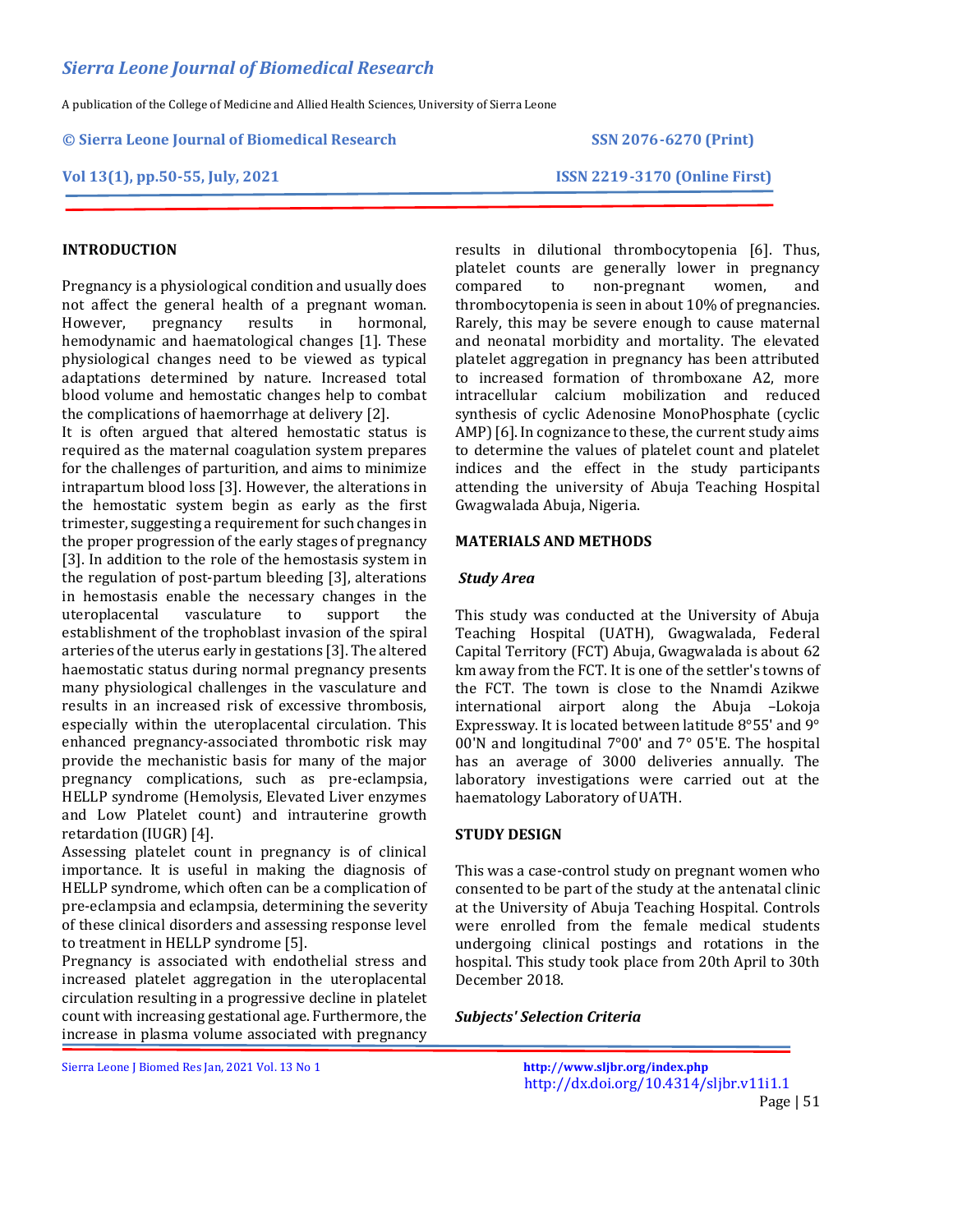**© Sierra Leone Journal of Biomedical Research SSN 2076-6270 (Print)**

**Vol 13(1), pp.50-55, July, 2021 ISSN 2219-3170 (Online First)**

Women who give informed consent in the clinic and apparently healthy with no history of diabetes mellitus, malaria, HIV/AIDS, HCV and HBV were included in the study. These data alongside

their ages, parity, gestation ages were extracted from their hospital folders through the assistance of the attending physicians and nurses.

#### *Ethical Considerations*

Ethical approval was obtained from the ethical committee of the University of Abuja Teaching Hospital, Gwagwalada, Abuja, Nigeria. Before recruited into the study, written and signed informed consent were obtained from all participating subjects in accordance with the standards of human experimentation and with the Helsinki Declaration of 1975.

#### **ANALYTICAL LABORATORY METHODS**

#### *Platelet Count and Indices*

The full blood count was carried out using the Genesis HA6000 Automated Hematology Analyzer (Perlong Medical Equipment Company, China). Among other parameters, the analyzer determined platelet count and its various platelet indices. For the purpose of this study, Platelet count (109 cells/L), Mean platelet volume (fL), Platelet distribution width and Platelet larger cell ratio were considered. Daily and per-run quality control for all the procedures for the automated platelet indices analyses were ensured.

## *Statistical Analysis*

Data were presented as mean and standard deviation on the statistical package for social science (SPSS version 26) and analyzed using student's t-test, ANOVA for a significant difference in platelet indices between groups. Probability (p≤0.05) was used to determine the level of significance for all statistical analyses.

#### **RESULTS AND DISCUSSION**

Platelet incises studies in pregnancy has become of great interest owing to the recurrent hypercoagulability crisis accompanied with pregnancy. In this study, one hundred and eighty participants who met the inclusion and exclusion criteria were successfully enrolled. Among which one hundred and eighteen, (n=120), were the study group (pregnant women), while the control group (non-pregnant women) were fifty-eight (n =60). The mean±SEM age (years) of these women were 25.53±0.70, 31.05±1.03, 30.9±0.61, 29.32±0.60, for the non-pregnant women, those in their first trimester, second and third trimester, respective.

Table 1.0 compared platelet indices between pregnant and non-pregnant women. There was an increase in mean platelet count (PLT) among the subject when compared with the control group, however, not statistically significant, while, MPV, PDW, and Platelet larger cell ratio slight decrease in pregnancy when compared with the non-pregnant group. These changes are, however, not statistically significant  $(p>0.05)$ .

| Table 1: Comparison of Platelet Indices between Non-<br><b>Pregnant and Pregnant Women</b> |                                       |                                |                           |                |  |
|--------------------------------------------------------------------------------------------|---------------------------------------|--------------------------------|---------------------------|----------------|--|
| Platelet<br>Indices                                                                        | Non-<br>pregnant<br>Women<br>$(n=60)$ | Pregnant<br>Women<br>$(n=120)$ | $(n=12)$<br>0)<br>t value | P<br>valu<br>e |  |
| Platelet<br>count<br>(X10 <sup>9</sup> )<br>$\text{cells/L}$                               | $214.95 \pm 52.$<br>22                | 226.54±69.<br>76               | 6<br>1.119                | 0.29<br>5      |  |
| Mean<br>platelet<br>volume<br>(fL)                                                         | $10.27 \pm 1.81$                      | $9.74 \pm 3.63$                | 1.046                     | 0.29<br>7      |  |
| Platelet<br>distributi<br>on width                                                         | 13.60±2.07                            | $13.44 \pm 3.60$               | 0.32                      | 0.74<br>9      |  |
| Platelet<br>larger cell<br>ratio                                                           | $29.61 \pm 7.65$                      | 28.38±8.33                     | 0.972                     | 0.33<br>3      |  |

Sierra Leone J Biomed Res Jan, 2021 Vol. 13 No 1 **<http://www.sljbr.org/index.php>**

http://dx.doi.org/10.4314/sljbr.v11i1.1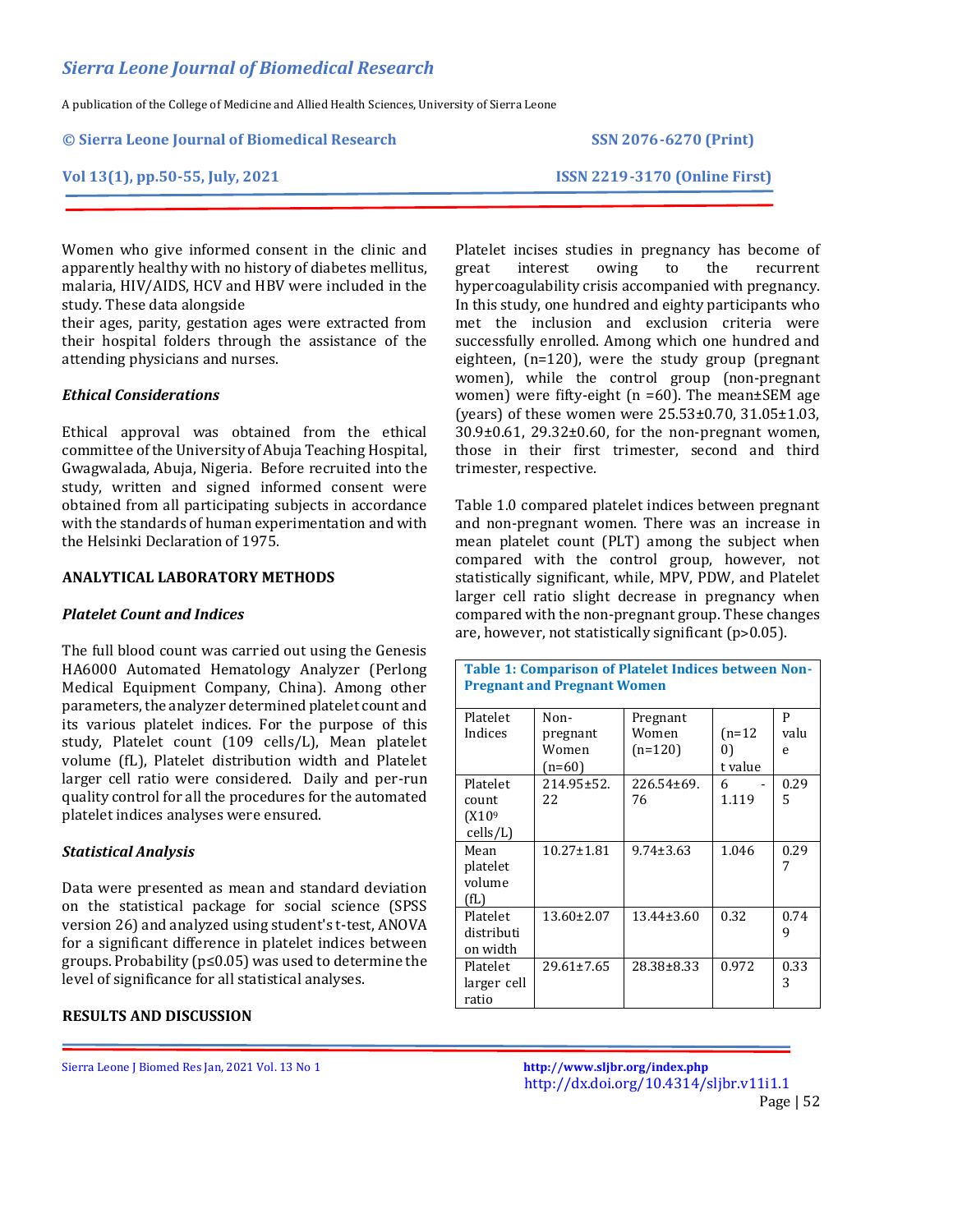#### **© Sierra Leone Journal of Biomedical Research SSN 2076-6270 (Print)**

#### **Vol 13(1), pp.50-55, July, 2021 ISSN 2219-3170 (Online First)**

This study showed that there are changes in the various platelet indices in pregnancy and mean values of these parameters differ from the control group (nonpregnant women). The absolute platelet count (PLT) increases in pregnancy. This is not in agreement with an earlier study by Boehlen et al. [7] where a significant platelet decrease was reported among pregnant women. Physiological changes in haematological parameters during pregnancy also reported a significant decrease in platelet count in pregnancy [7]. Our findings were familiar with the study on variations of platelets indices in pregnancy-induced hypertension by Fahmi et al. [8] where they noted that thrombocytopenia caused by either increased platelet destruction or decreased platelet production. In pregnancy, increased platelet destruction may be mediated by immunological mechanisms, abnormal platelet activation, or platelet consumption Increased destruction or utilization of platelets during pregnancy occurs in microangiopathies (exposure to abnormal blood vessels) such

as thrombotic thrombocytopenic purpura, haemolytic uraemic syndrome, haemolysis, elevated liver enzymes, low platelet (HELLP) syndrome, and pre-eclampsia [8].

Some previous studies agree with the physiologic findings in pregnancy, where platelet count decreases possibly due to increased destruction and haemodilution with a maximal decrease in the third trimester [9]. An increase in platelet count reported in this study could be attributed to sampling techniques or the analytical process as these may have some effect on the results.

Findings from this study showed a non-significant decreased level of MPV, PCT and PDW in pregnant women compared to the control subjects (p>0.05). These changes might be related to the blood volume expansion and hemodilution that occurs during pregnancy. Our findings were in keeping with earlier studies by Babah et al. [10] where a decrease in MPV and PCT pregnancy was highlighted [10]. Findings from our study are in consonance with that of Nooh and

There was a significant increase in mean platelet volume among subjects in the first and second trimesters when compared with the control group. But a significant decrease was observed in the third trimester among the subject when compared with the control group. Mean platelet volume (MPV) and platelet distribution width (PDW) were reported to increase during platelet activation [12]. Essentially, the decline

Abdeldayem [11] reported a decrease in the levels of MPV, PCT and PDW during pregnancy.

Table 2.0 compared platelet indices between nonpregnant and the various trimesters of pregnancy among pregnant women. It showed an increase in the value of Platelet count in the first and second trimester of pregnancy. There was a decrease in platelet count among subjects when compared with the control group in the third trimester. These are similar to the findings in previous work by Babah et al. [10] where he reported a statistically non-significant increase in platelet count in the first to the third trimester of pregnancy. Our findings could be attributed to the feeding pattern and habits of the subject, as dietary rich in iron and folate could enhance and foster the erythropoietic activities of the bone marrow, which could overwhelm physiologic hemodilution seen in pregnancy. Nevertheless, the progressive fall in platelet count with an increase in gestation did not cause thrombocytopenia in these trimesters of pregnancy as the values was still within the normal range  $(150-450 \times 109/L)$ .

| Table 2: Comparison of Platelet Indices between Non-Pregnant and the |                                       |                             |                                 |                                |         |          |
|----------------------------------------------------------------------|---------------------------------------|-----------------------------|---------------------------------|--------------------------------|---------|----------|
| <b>Various</b><br><b>Trimesters</b>                                  |                                       |                             |                                 |                                | ot      |          |
| <b>Pregnant Women</b>                                                |                                       |                             |                                 |                                |         |          |
| <b>Platelet Indices</b>                                              | Non-<br>pregnant<br>state<br>$(n=60)$ | First trimester<br>$(n=24)$ | Second<br>trimester<br>$(n=52)$ | Third<br>trimester<br>$(n=44)$ | F value | F value  |
| Platelet<br>count<br>$(X10^{\circ}$ cells/L)                         | $214.95 + 52.$<br>22                  | 228.64+45.25                | 237.38+82.39                    | $212.48 + 61.$<br>08           | 1.632   | 0.184    |
| platelet<br>Mean<br>volume (fL)                                      | $10.27 + 1.81$                        | $10.41 + 0.83$              | $10.33 + 0.92$                  | $8.73 + 5.70$                  | 2.913   | $0.036*$ |
| Platelet<br>distribution<br>width                                    | 13.60+2.07                            | 13.28+2.17                  | 13.48+3.29                      | $13.45 + 4.45$                 | 0.056   | 0.983    |
| Platelet<br>larger<br>cell ratio                                     | $29.61 + 7.65$                        | 28.29+7.74                  | 27.90±6.89                      | 29.00±10.1<br>$\overline{a}$   | 0.44    | 0.725    |

http://dx.doi.org/10.4314/sljbr.v11i1.1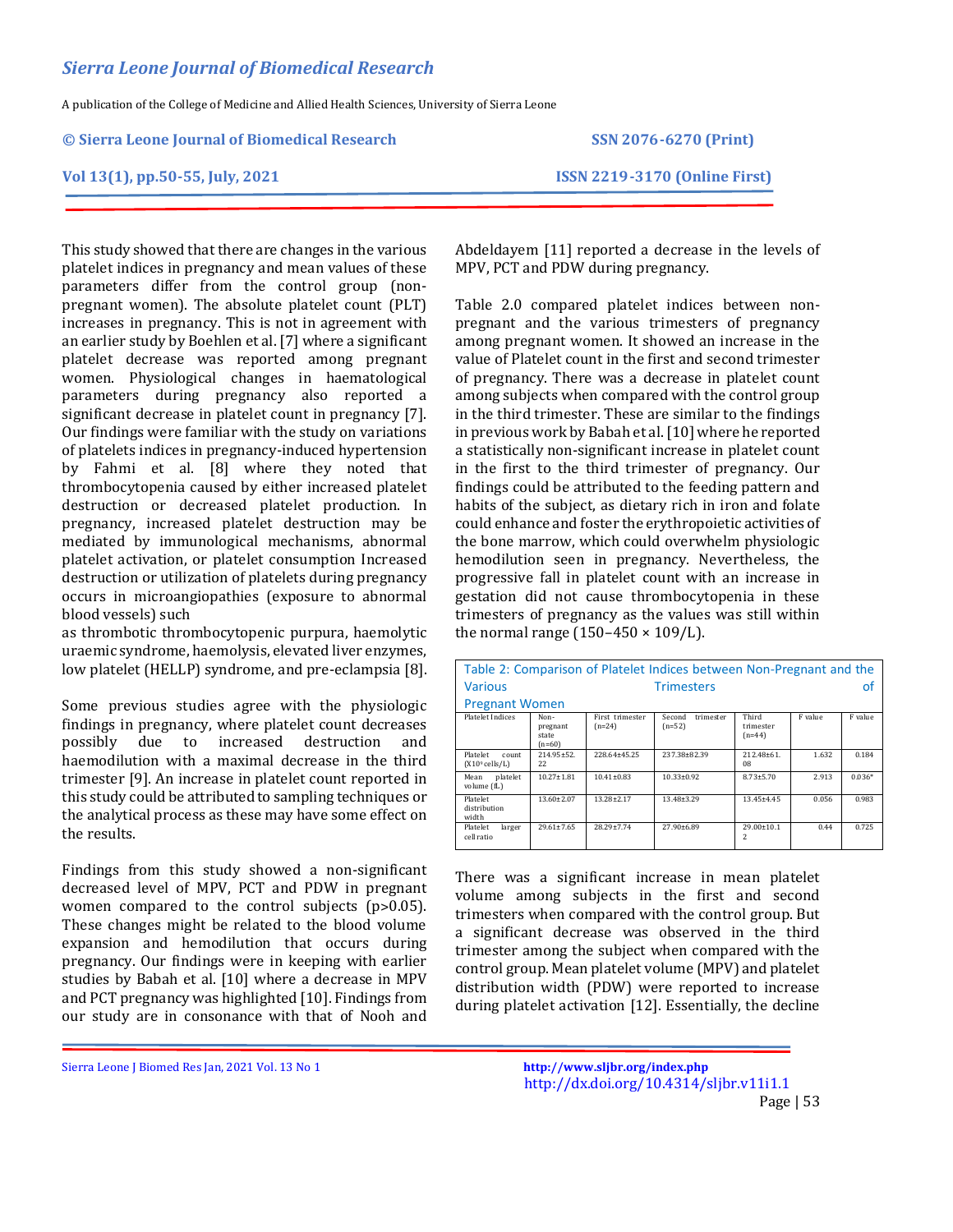#### **© Sierra Leone Journal of Biomedical Research SSN 2076-6270 (Print)**

## **Vol 13(1), pp.50-55, July, 2021 ISSN 2219-3170 (Online First)**

in the third trimester could attribute to the physiologic hemodilution.

There was a decrease in PDW in the three groups of pregnant women, which were statistically nonsignificant. On the contrary, an increase in PDW was observed by Omorogiuwa and Aigborhuan [13], which was attributed to physiologic compensation for the decreasing platelet count and volume as pregnancy advanced [13]. Platelets having denser granules are bigger in size and metabolically more active [14]. PDW is more specific than MPV for the identification of platelet activity, and it is a simple, practical and specific marker for enhanced coagulation [12].

Table 3.0 compared the mean platelet volume between Non-Pregnant and the Various Trimesters of Pregnant Women. They were a statistically non-significant increase in the mean of mean platelet volume (MPV) in the first and second trimester among the subject when compared with the mean value of the control group. However, in the third trimester, a significant decrease in MPV was noted among the subjects. On the contrary, a longitudinal study by Giles [15] showed an increase in MPV increased with gestational age in a non-significant manner. The decline in MPV in the third trimester could be attributed to platelet consumption and hemodilution common the pregnancy.

From table 4.0, incidence and level of thrombocytopenia in non-pregnant and pregnant women were compared. Findings showed incident of mild thrombocytopenia among pregnant women when compared with the control group. This explains the normal physiologic changes in pregnancy, where the dilution effects overwhelm the erythropoietic activities of the bone marrow. However, pregnant women who have a setting for thrombocytopenia may be at a higher risk of the effect of this disorder in the third trimester of pregnancy.

**Table 3: Comparison of Mean Platelet Volume between Non-Pregnant and the Various**

**Trimesters of Pregnant Women using the least significant difference (LSD) post hoc.**

|                     | Groups           |                  |                  |                  |
|---------------------|------------------|------------------|------------------|------------------|
|                     | Non-             |                  |                  |                  |
|                     | pregnant         | First            | Mean             |                  |
| Parameter           | state            | trimester        | Difference       | P-value          |
| Platelet count      |                  |                  |                  |                  |
| (X10 <sup>9</sup> ) | 214.95±52.2      | 228.64±45.2      | 237.38±82.3      | 212.48±61.0      |
| cells/L             | 2                | 5                | 9                | 8                |
| Mean platelet       |                  |                  |                  |                  |
| volume (fL)         | $10.27 \pm 1.81$ | $10.41 \pm 0.83$ | $10.33 \pm 0.92$ | $8.73 \pm 5.70$  |
| Platelet            |                  |                  |                  |                  |
| distribution        |                  |                  |                  |                  |
| width               | 13.60±2.07       | 13.28±2.17       | 13.48±3.29       | $13.45 \pm 4.45$ |
| Platelet            |                  |                  |                  |                  |
| cell<br>larger      |                  |                  |                  |                  |
| ratio               | $29.61 \pm 7.65$ | 28.29±7.74       | 27.90±6.89       | 29.00±10.12      |

**Table 4: Incidence and Level of Thrombocytopenia in Non-pregnant and Pregnant Women**

| Variables         | <b>Pregnancy Status</b> |                     |       |       |         |
|-------------------|-------------------------|---------------------|-------|-------|---------|
| Platelet          | Pregnant, n             |                     |       |       |         |
| Count             | (%)                     | Non-Pregnant, n (%) | $X^2$ |       | p-value |
| Normal            |                         |                     |       |       |         |
| $(150 -$          |                         |                     |       |       |         |
| 400'109           |                         |                     |       |       |         |
| cells/L)          | 105 (89.0%)             | 53 (87.9%)          |       | 0.043 | 0.836   |
| $(100 -$<br>Mild  |                         |                     |       |       |         |
| <150'109          |                         |                     |       |       |         |
| cells/L)          | 15 (11.0%)              | $7(12.1\%)$         |       |       |         |
| Moderate          |                         |                     |       |       |         |
| $(50 -$           |                         |                     |       |       |         |
| < 100'109         |                         |                     |       |       |         |
| $\text{cells/L}$  | $0(0.0\%)$              | $0(0.0\%)$          |       |       |         |
| Severe            |                         |                     |       |       |         |
| ( <b>50</b> '109) |                         |                     |       |       |         |
| cells/L)          | $0(0.0\%)$              | $0(0.0\%)$          |       |       |         |
|                   |                         |                     |       |       |         |

#### **CONCLUSION**

This study showed that there are changes in the various platelet indices in pregnancy and mean values of these parameters differ from the control group (nonpregnant women). Particularly, Platelet count